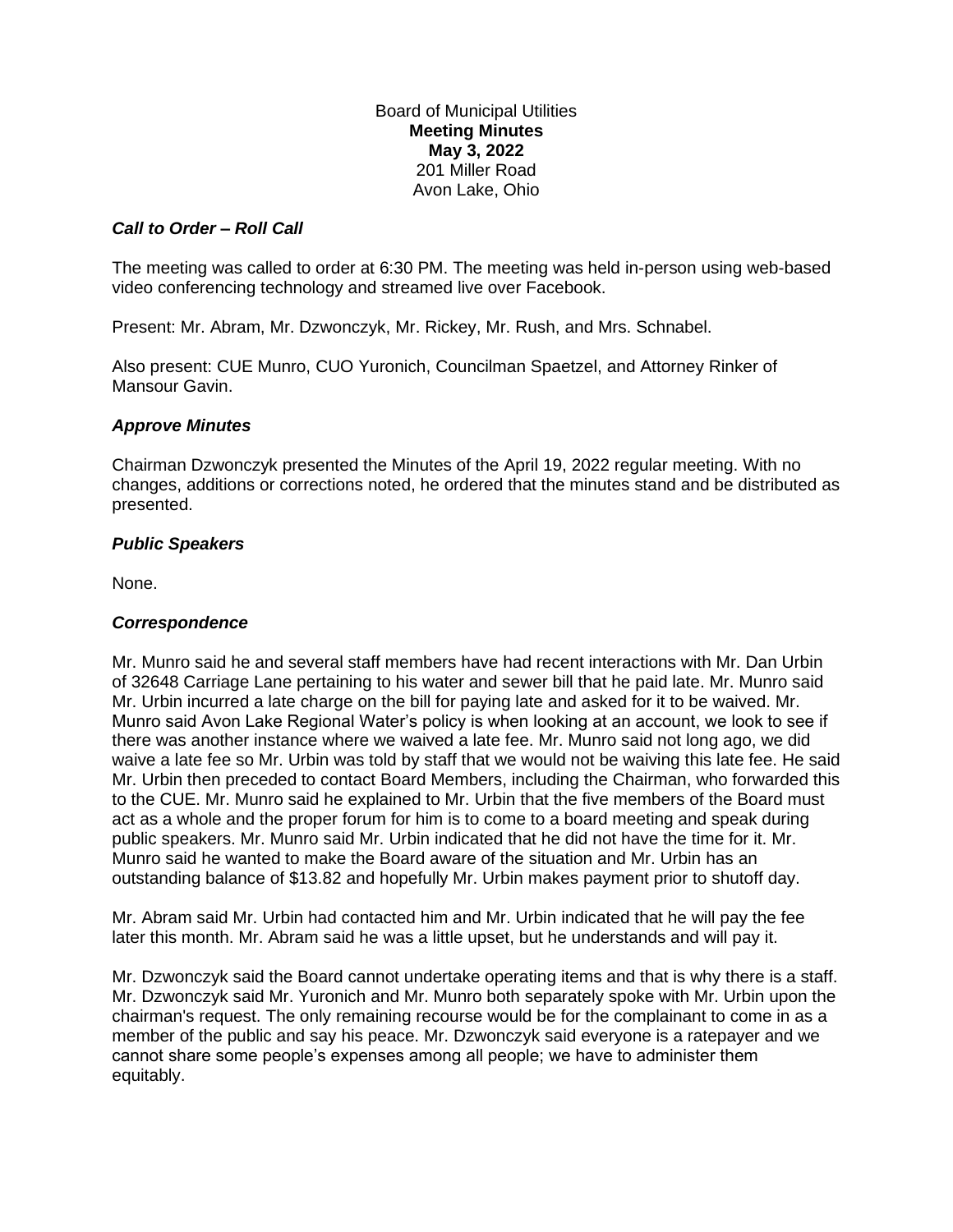# *Expenditures*

Following review of expenses dated May 3, 2022, for funds and amounts as follows, Mr. Abram moved, Mr. Rickey seconded, to approve the expenditures of April 9 through April 28, 2022:

| Water Fund 701                     | -SS | 2,788,832.07 |
|------------------------------------|-----|--------------|
| <b>Wastewater Fund 721</b>         |     | 1,870,437.87 |
| MOR ETL1 Fund 703                  | SS. | 268,510.04   |
| MOR ETL2 Fund 762                  | \$  | 427,496.14   |
| LORCO Fund 749                     | \$  | 842,232.04   |
| <b>Water Construction Fund 704</b> | S.  | 88,017.50    |
| West Ridge Interconnect Fund 702   | \$. | 400.24       |

Ayes (per roll-call vote): Abram, Dzwonczyk, Rickey, Rush, and Schnabel. Nays: None Motion carried.

#### *Legal Services*

Mr. Munro said he asked our representatives from Mansour Gavin to provide a proposal for general legal services and attendance at Board meetings. Mr. Munro said he has reviewed the engagement letter and is recommending its approval this evening. He also asked Law Director Ebert to provide a similar engagement letter. He said there are instances where we utilize both firms and if there was an instance where a representative from Mansour Gavin would be unable to attend a Board meeting, he would request a representative from Seely, Savidge, Ebert, & Gourash. Mr. Munro said he reviewed this engagement letter as well and is recommending its approval this evening. Mr. Munro said he has two recommended motions for the Board to approve those engagement letters.

Mr. Rush said the second motion he will abstain from voting if no objection from the Board as he uses one of the attorneys at Seely, Savidge, Ebert, & Gourash for personal business.

Mrs. Schnabel moved, and Mr. Rickey seconded, to authorize the CUE to execute a Letter of Engagement with Mansour Gavin, LPA for outside general counsel services at a flat rate of \$300 per regularly scheduled board meeting, as requested.

Ayes (per voice vote): Abram, Dzwonczyk, Rickey, Rush, and Schnabel. Nays: None Motion carried.

Mr. Dzwonczyk stated that the Board enjoyed a Board Member with admission to the bar until the passing of Mr. Phillips and this is a way to fill that gap for the Board. Mr. Dzwonczyk said Mr. Rush will abstain from voting on this motion as he uses one of the attorneys at Seely, Savidge, Ebert, & Gourash for personal business.

Mr. Rickey asked if Mr. Ebert is the City's Law Director and this is no conflict of interest. Mr. Munro said yes and yes, there is no conflict.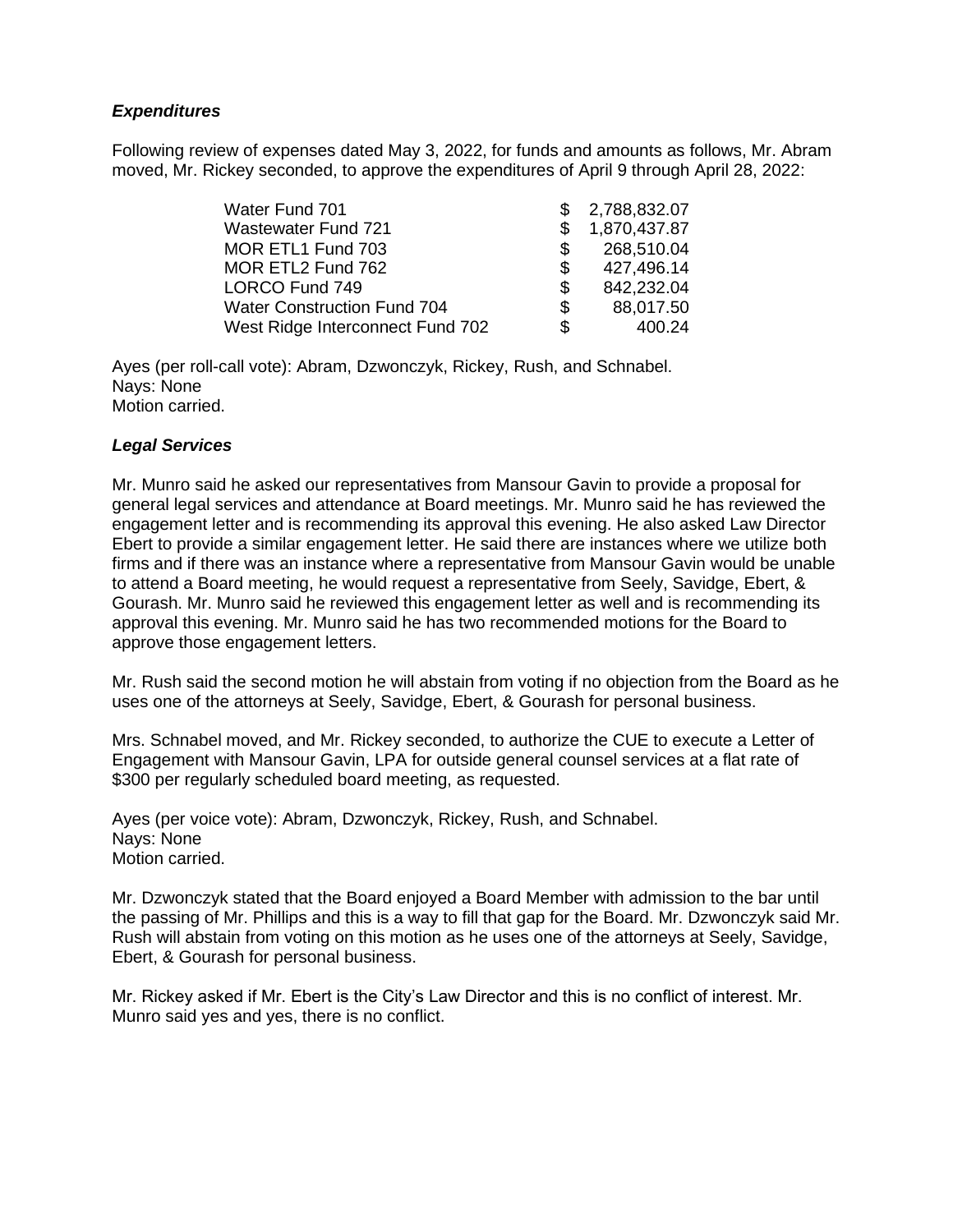Mr. Abram moved, and Mrs. Schnabel seconded, to authorize the CUE to execute a Letter of Engagement with Seeley, Savidge, Ebert, & Gourash for outside general counsel services at a flat rate of \$300 per regularly scheduled board meeting, as requested.

Ayes (per voice vote): Abram, Dzwonczyk, Rickey, and Schnabel. Abstain: Mr. Rush Nays: None Motion carried.

## *HDR Construction Administration Services*

Mr. Munro said he asked HDR to provide an amendment proposal for their current design services contract at the Water Filtration Plant (WFP). Mr. Munro said HDR submitted the proposal and he is currently reviewing it. He said with submission of their 100% design drawings for the WFP, we are looking to move into our next phases which would be bidding and construction. In an effort to save money for the utility, Mr. Munro said the bidding phase will be handled by our Engineering Services Manager Jack Gaydar. Mr. Munro said the HDR services would include construction administration; project inspection; commissioning and startup of all new equipment; and all aspects of the project close out. Mr. Munro said we intend to have this proposal for these services on the agenda for the May  $17<sup>th</sup>$  meeting.

Mr. Abram asked if the services were included in the initial contract. Mr. Munro responded no; the initial contract with HDR was for the Risk & Resiliency study. He said we have had a few amendments since the initial contract and those amendments included the design services to design the project at the Water Filtration Plant and the ETLs. Mr. Munro said this would be another amendment to the initial contract for construction administration services.

# *Project Updates*

*ETL Design Services:* Mr. Yuronich said staff continues to work with Attorney Schrader to procure the necessary easements. Mr. Yuronich said we are almost approaching the 100% design mark and we will be meeting with HDR tomorrow (May  $4<sup>th</sup>$ ).

*WFP Improvements*: Mr. Yuronich said the finalized detailed plans have been submitted to staff. Mr. Yuronich said our Engineering Services Manager is reviewing everything and looking for any conflicts and if so, presenting those conflicts to HDR tomorrow (May  $4<sup>th</sup>$ ). Mr. Yuronich said then the plans would be submitted to Ohio EPA for their approval and working towards the permit to install.

Mr. Dzwonczyk asked how many drawings are in the package. Mr. Munro said the 100% design drawings was 195 sheets and the bid specifications was a couple thousand pages; it was significant.

*WFP Filter Repairs*: Mr. Yuronich said S&S Filter continues the process of removing the rest of the damaged under tiles and making sure that the drains in place are completed cleaned. He said our staff has been working with S&S Filter on any work that they can removing the blocks. Mr. Yuronich said it's a very delicate process because if you work too quick you could damage the next block and we are trying to avoid further damage. Removal will finish up in the two filters by the end of next week (May 13<sup>th</sup>) and that is the same time as the filter media starts arriving. He said once the filter media arrives, we can work on getting it installed, disinfected, and back in service before dry season starts.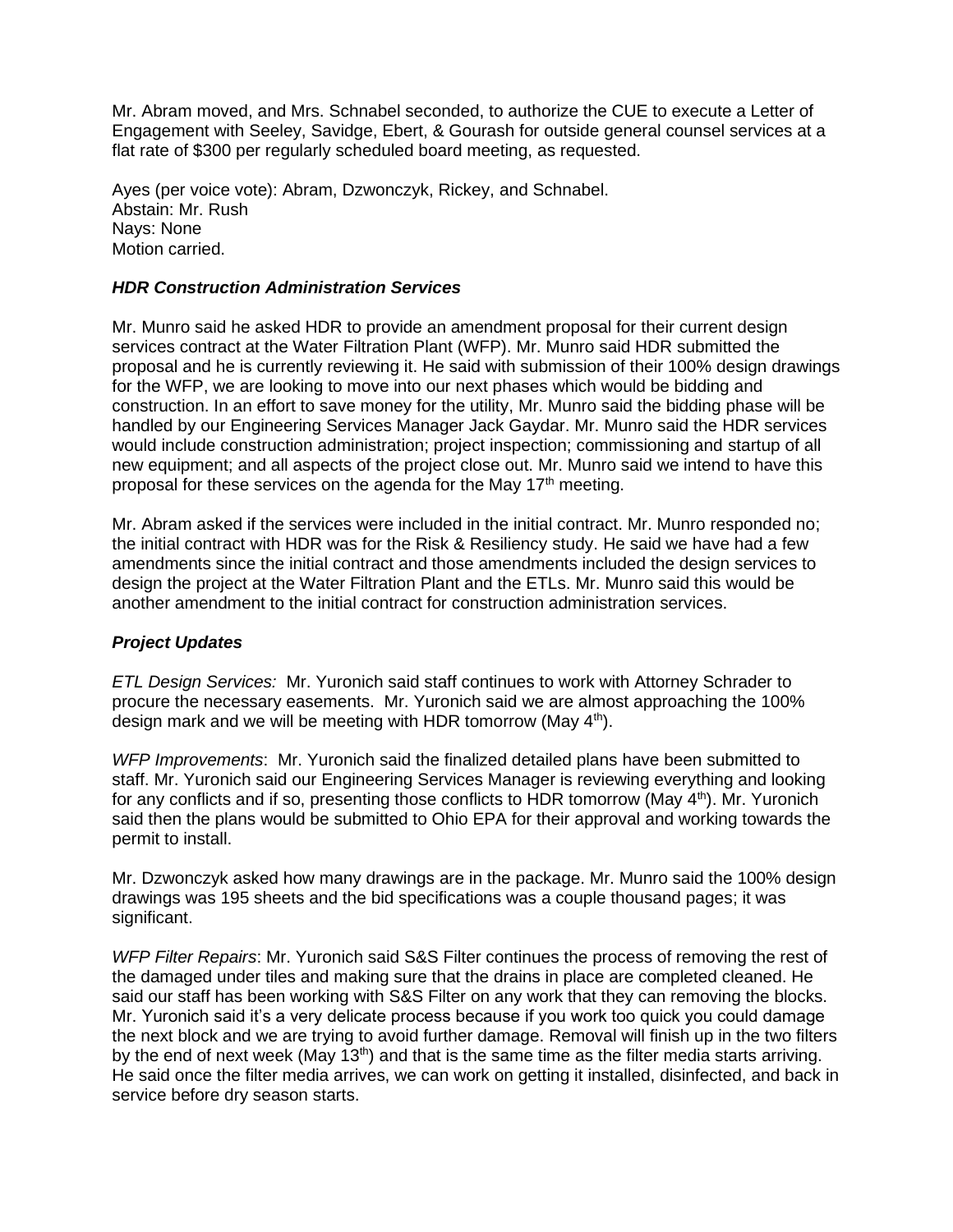*Spieth Road Water Tank Mixers:* Mr. Yuronich said Practical Inspections has completed the work in the North Tank and it is back in service. He said Practical Inspections is finishing draining the South Tank and they should be able to get into the South Tank tomorrow (May 4<sup>th</sup>) to do the cleaning, installation of the mixer, and repeating the disinfection process for getting it back into service. Mr. Yuronich said staff will work to alter our standard operating procedure (SOP) document on how we manage the tanks. Mr. Yuronich said when we started this project, the long-term goal was instead of raising and lower the tanks to keep the tanks at a more static level and the mixers will keep the water turned over to avoid any water quality issues and operate the WFP more efficiently.

Mr. Dzwonczyk asked if there are a copy of the SOPs at the Spieth Road site. Mr. Yuronich responded that we do not keep a copy at the Spieth Road site since it is all managed from the WFP by the operators. Mr. Dzwonczyk asked if an emergency there would not be a way for anyone to operate the tanks. Mr. Yuronich responded no, there would not be a way for someone to operate the tanks from the site. Mr. Munro added we talked earlier about the West Ridge Interconnect Station, the SOP for the station is onsite and Mr. Yuronich and Mr. Kimevski have trained staff on operation of the station.

*2022 Water Line Bundle Project:* Mr. Yuronich said Underground Utilities, Inc. (UUI) continues work on the new Coveland Dr. water line. Pending any weather issues, restoration for the Lake Road crossover work will occur during the week of May 2nd. Staff continues to send correspondence to the Mayor and City Council regarding the project's progress.

# *CUE Report*

Mr. Munro informed the Board that Mr. Yuronich and himself met with representatives from Charah Solutions (Charah), who is the new owner of the GenOn Power Plant. He said the main discussion was our vested interest in the decommissioning of the former power plant from an environmental standpoint that we need to protect Lake Erie, which is our water source. Mr. Munro said the representatives from Charah were very gracious in hosting us and we made introductions with the site manager. Mr. Munro said he made Charah aware that we have spoken with Ohio EPA and Avon Lake Regional Water will be kept in the loop and appreciate their cooperation in ensuring that any contamination is held on the site and does not make it into Lake Erie.

Mr. Dzwonczyk said that is very important and that any contamination should not make it into the air around the demolition site. He said he assumes they will be monitoring the air very thoroughly as well because what's in the air falls into the water. Mr. Munro said Charah is providing us with their storm water prevention plan that they had to submit and was approved by Ohio EPA of how they will control any runoff from the site. Mr. Dzwonczyk said he hopes that Avon Lake Regional Water will actively observe and critique their following of their storm water protection plan because that is something that people characteristically take for granted as you can see by the unmaintained silt fences on all the construction sites in town. He said this is particularly an environmentally sensitive situation with the demolition being near the water that we use for supply; of the highest priority, be on top of that. Mr. Munro added he wanted to thank Councilman Spaetzel for making sure that we were involved and advocating with the Environmental Affairs Advisory Board and Councilwoman Billie Jo David who chairs that committee for making sure that we do have involvement in that entire process. Mr. Dzwonczyk said thank you Councilman Spaetzel on behalf of the entire Board.